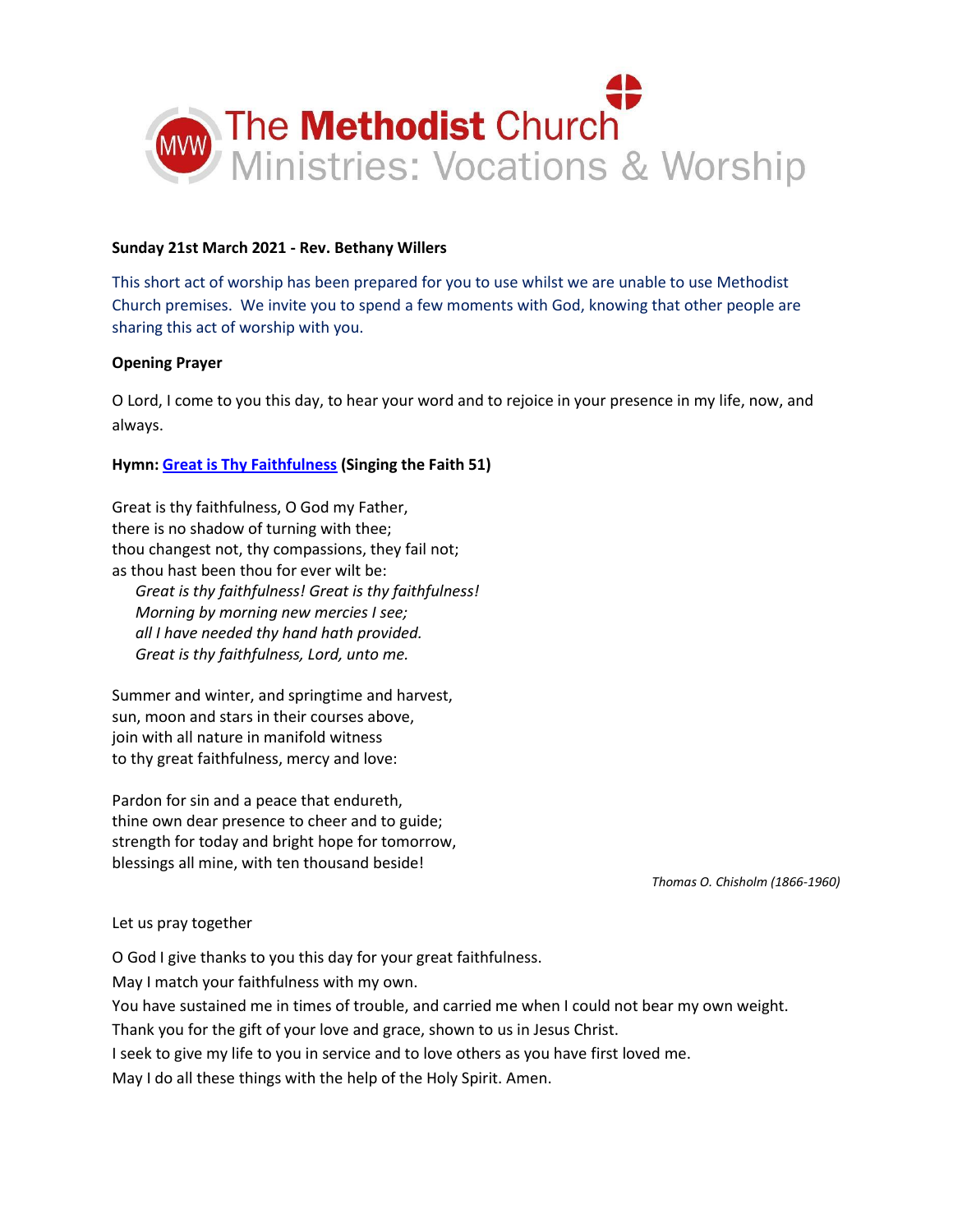# **Today's Reading from the Old Testament** [Jeremiah 31:31-34](https://www.biblegateway.com/passage/?search=Jeremiah+31%3A31-34&version=NIV)

**Today's Gospel Reading:** John 12:20-33

# **Time to Reflect**

I love reading multiple translations of a passage to help me make sense of what I am reading. One of my favorites is one called "The Message" - which translates scripture into modern-day English. Here is how The Message interprets John 12:24-25:

*"'Listen carefully: Unless a grain of wheat is buried in the ground, dead to the world, it is never any more than a grain of wheat. But if it is buried, it sprouts and reproduces itself many times over. In the same way, anyone who holds on to life just as it is destroys that life. But if you let it go, reckless in your love, you'll have it forever, real and eternal.'"* 

It's hard to believe, but it has been over a year now since the pandemic began and we all had to change how we go about living our lives. We changed how we work, see family and friends, travel, and worship, among many other things. It has been hard, and awful, and at times, devastating. Many of us wanted, instead, to cling to what life had been before - and many of us are still longing to go back, for life to return to "normal" - whatever that was. We liked being the grain of wheat and we want to continue being the grain of wheat if we can.

But perhaps we have been given a chance to do what Jesus calls us to do in this passage - to give up our lives for something new, for something more closely resembling the kingdom of God. This time of struggle has made us get more creative about caring for our neighbor. At times it has opened our eyes to neighbors who were in need right under our noses before. If we take this time of continued upheaval to let go of the life we had before, and be reckless in our love, perhaps something new will flourish that looks more like what God wants for us.

Is God calling you to be more than just a grain of wheat? How has God cared for you and nurtured you in this time of being buried? Where have you seen signs of new life and new growth spring forth? Are there areas of your life you need to tend to? Are there areas of your life you need to let go of and realize that you cannot or should not go back to?

May we ponder all of these things in our hearts with the guidance of the Holy Spirit.

Take a time to sit quietly

# **A time of prayer**

Loving and gracious God,

We lift our prayers to you this morning, knowing that you hear all of our prayers, whether spoken or unspoken, for you know all that is on our hearts and minds.

We pray this day for the world… for the distribution of the vaccine, for people affected by war or natural disaster...